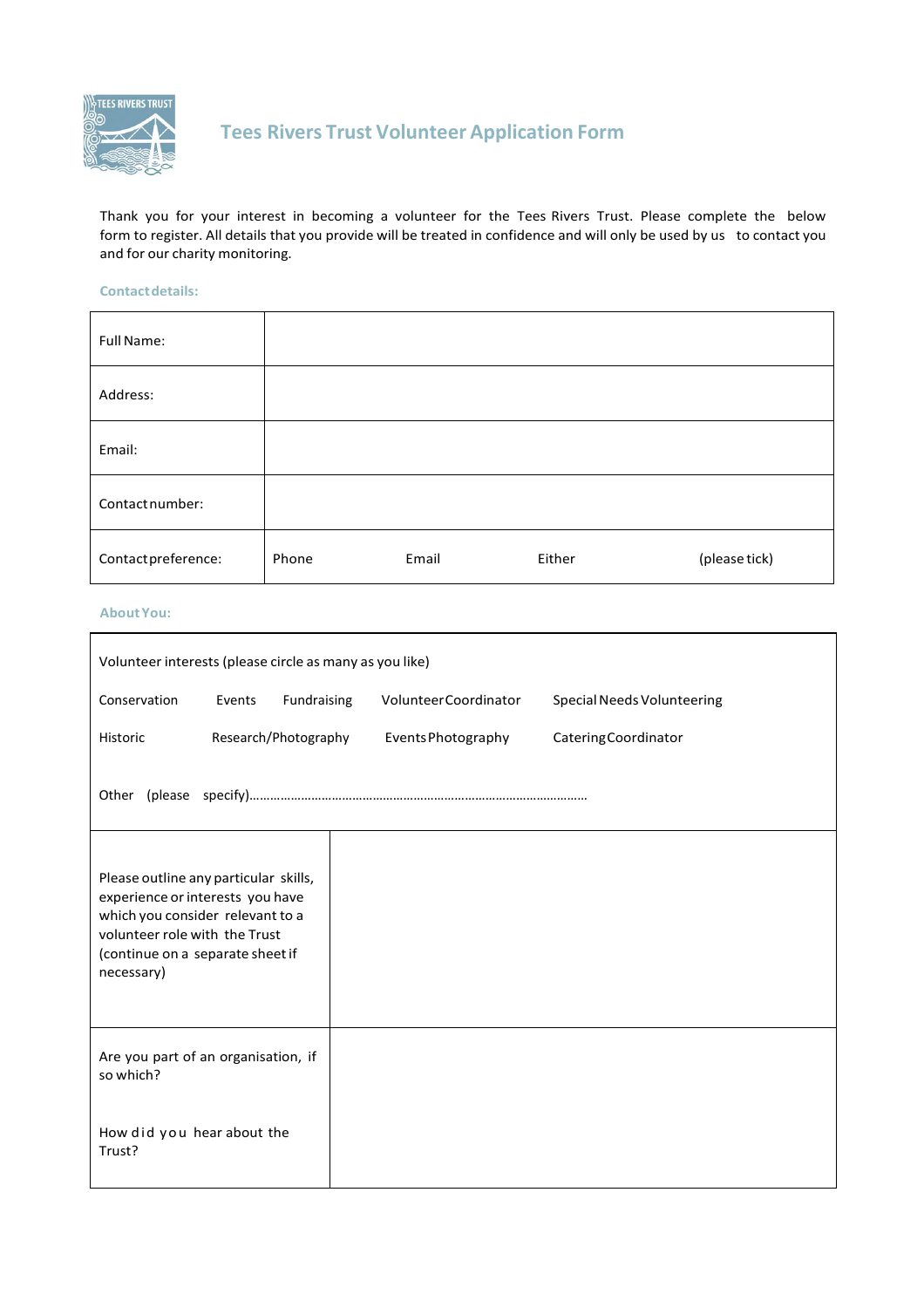# **Availability:**

Please tick days/times you are likely to be available:

| Times/Days | Mondays | Tuesdays | Wednesdays | Thursdays | Fridays | Weekends |
|------------|---------|----------|------------|-----------|---------|----------|
| Morning:   |         |          |            |           |         |          |
| Afternoon: |         |          |            |           |         |          |

| Do you consider yourself to<br>have a disability?                                                                       |  |
|-------------------------------------------------------------------------------------------------------------------------|--|
| If so, do you anticipate requiring<br>any particular support to carry<br>out your volunteer role?                       |  |
| Please outline any medical or<br>health problems you think we<br>should know about?                                     |  |
| Have you ever had a criminal<br>conviction? Please outline if so.                                                       |  |
| In case of emergency who should<br>we contact, please give name,<br>contact telephone number and<br>relationship to you |  |

Asthe volunteer roles may involve working with children or vulnerable adults, the Tees Rivers Trust may want to conduct a Disclosure & Barring Service check on you should you become a volunteer. Do you consent to this being done?





| Do you have a full driving license? | Yes $\Box$ | $\overline{N}$ o $\Box$ |
|-------------------------------------|------------|-------------------------|
| Do you have your own transport?     | Yes $\Box$ | $N_{\rm O}$             |

#### **Volunteer BankDetails**

The Trust will cover volunteer mileage expenses. These will be paid on a monthly basis and can be claimed using our expenses form. The Environment Trust makes payment by BACS and therefore we require your bank details. We will treat all details that you provide with confidentiality and will not share with any third party.

| Account holders name: |  |
|-----------------------|--|
| Name of bank:         |  |
| Sort Code:            |  |
| Account Number:       |  |